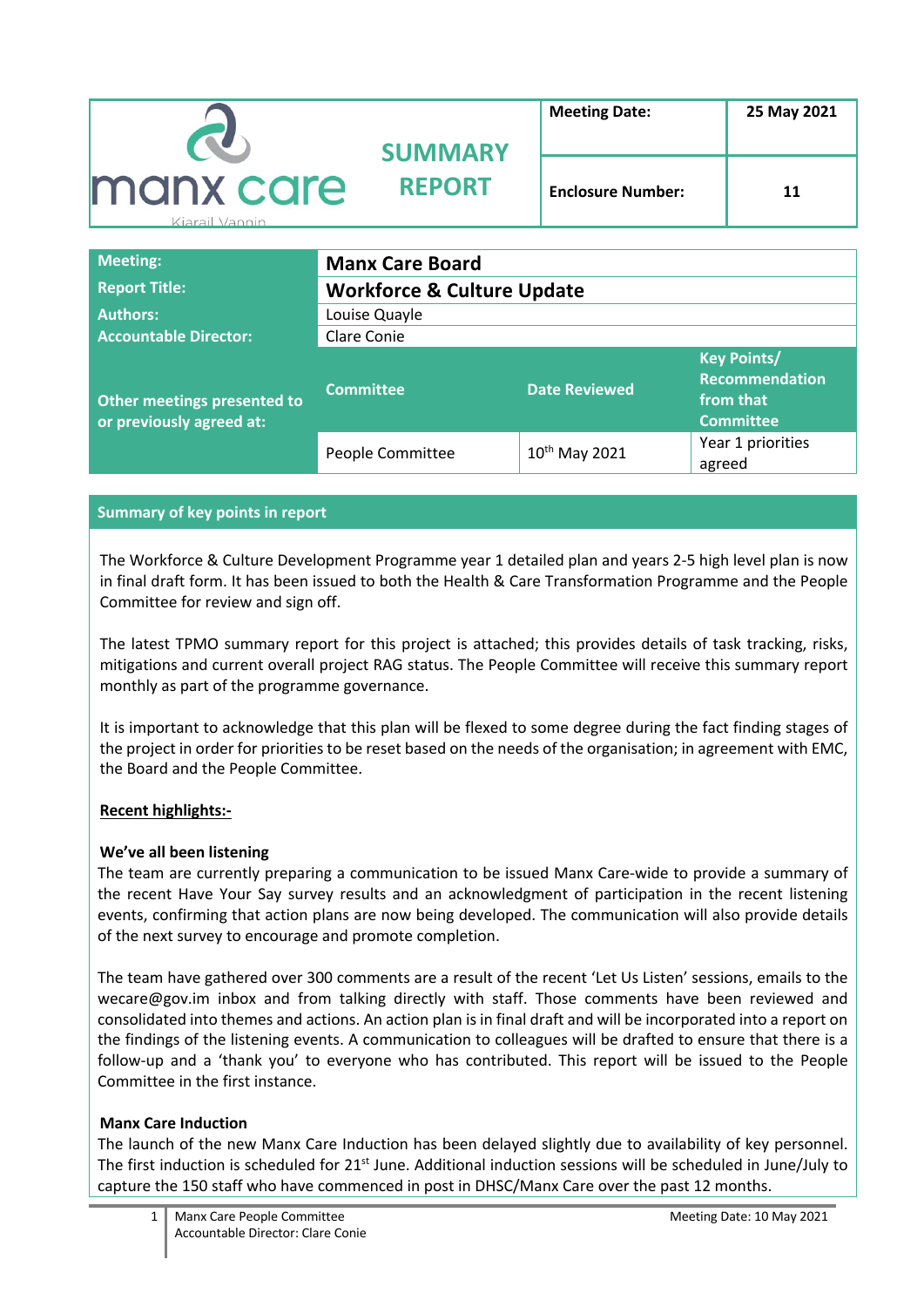A staff handbook is in final draft and has been issued to colleagues across the organisation to seek feedback on the content.

## **Staff Stories**

Work is ongoing to identify colleagues from a variety of care groups and roles in order to create a suite of staff stories which will be communicated in different way across Manx Care. The team will work with the Head of Communications with regard to promoting the stories.

## **Cultural Assessments – Care Group level**

Approval was sought at the recent People Committee to bring forward some of the activities within the project plan as a result of some immediate concerns. A programme of work to undertake a cultural assessment within one particular Care Group will commence on 17 May and a further similar set of activities within another Care Group from July. This work includes drop-in sessions for colleagues, 1:1 sessions and a local level survey.

Engaging in this piece of work at an earlier stage in the programme will be beneficial in seeking to establish a baseline for those care groups which have been identified as requiring some immediate support. It will also provide further opportunity for colleagues to be listened to and heard with a view to developing local action plans. The People Committee will be updated as to the progress of this work over the next two months.

By bringing forward this work earlier within the plan, it is expected that this will have an impact on one work stream - the development of appraisals for Manx Care staff. During the initial ground work to progress the MPTC appraisal documentation review the team have uncovered some issues which require unpicking in order to implement a new appraisal system effectively and once, rather than revisiting to make further changes. The team have been working closely with Lyz Howard and following consultation with Lyz, it is proposed that some further research is undertaken in an attempt to resolve those issues, alongside continuing with the pilot Lyz is facilitating with a view to rolling out the new process in the Autumn.

### **Project Risks**

A risk register for the Workforce & Culture Development Programme is currently being developed.

In the meantime, we are able to report that the following high-level risks have been identified:-

- 1. Availability of key stakeholders in Manx Care
- 2. COVID restrictions restricts ability to utilise sites for sessions and to "drop in"
- 3. A further COVID lockdown

4. Competing priorities – some deliverables may need to be reprioritised and delayed until year 2 if, during the fact-finding work, some immediate action is required which has not been factored into the current plan 5. Requirement for any specialist skills/advice on particular aspects of the programme

6. Funding available to support staff engagement, reward/recognition suggestions, wellbeing initiatives

7. Approved DPIA – currently pending feedback on queries

# **Early positive interactions**

- The Project Lead has provided a number of presentations since April re the project foundations, scope and year 1 plan. They have been held across all Care Groups– the engagement has been fantastic, the enthusiasm and the ideas which have been generated are inspirational. Individual follow-ups are taking place over the coming weeks along with further presentations at team meetings to discuss the programme with a wider audience.
- The team have followed-up on a number of comments/issues raised at the listening events and have been able to achieve some early 'quick wins' for colleagues - e.g. signposting a number of queries relating to specific job role concerns, Manx Care structure queries, email distribution lists, communications, office accommodation issues and access to white goods appliances.
- Recognising the importance of culture one of the Care Groups will be recommending that they retitle and re-draft the ToR for their governance group to create a 'Culture & Governance Group' with positive culture embedded into this forum.